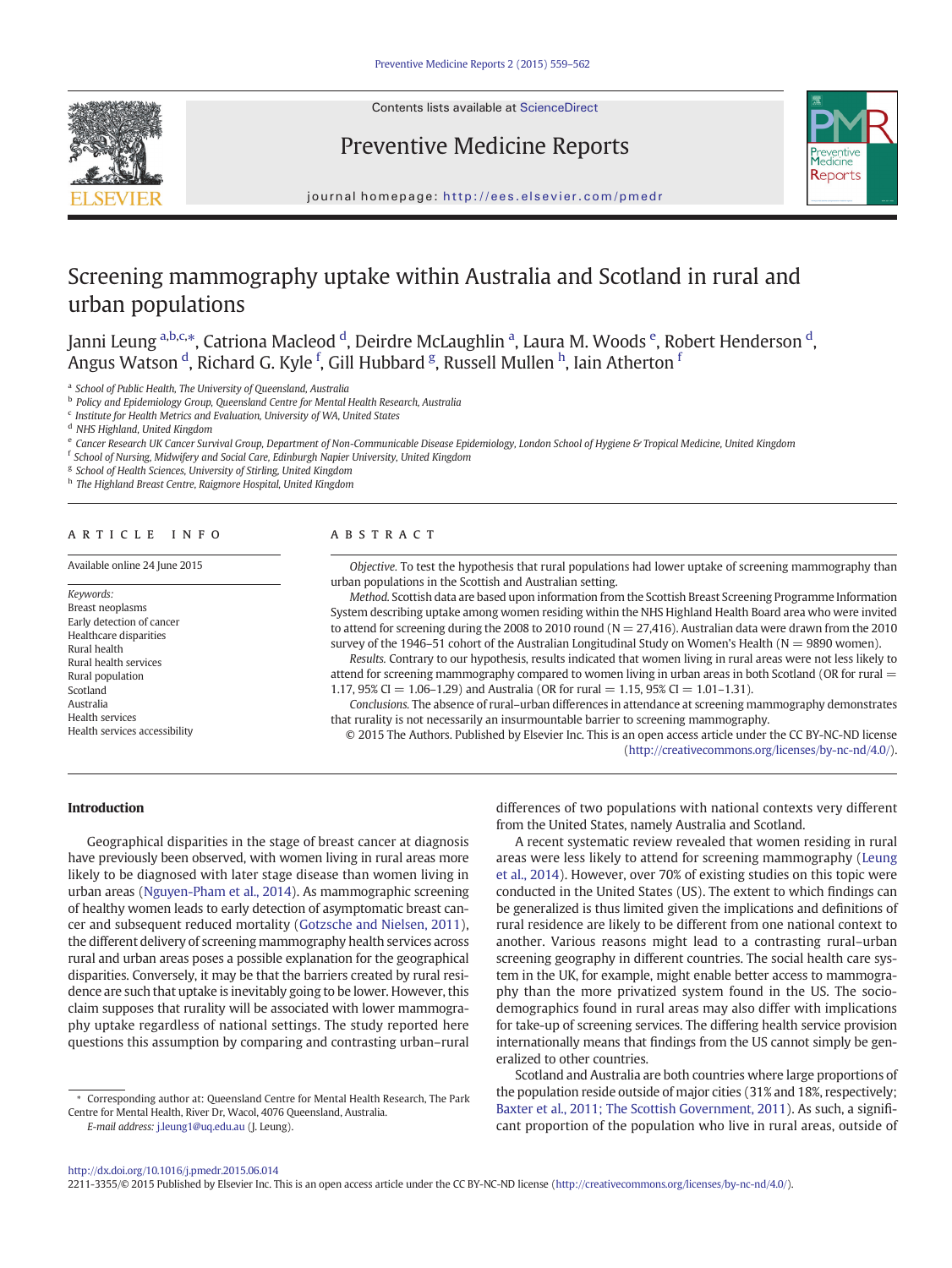major cities, could experience a lack of health service access ([Cummings](#page-3-0) [et al., 2002](#page-3-0)). In terms of breast screening services, the United Kingdom (UK) National Health Service Breast Screening Programme (NHSBSP) in Scotland currently invites women aged 50–70 years [\(Information Services Division Scotland, 2010](#page-3-0)) to take part in screening free of charge. NHSBSP has achieved an overall attendance rate of over 70% ([Information Services Division Scotland, 2010\)](#page-3-0). Similarly, in Australia, The National Program for Early Detection of Breast Cancer, known as BreastScreen Australia provide free screening mammography services for women aged 40 years and older, targeting women aged 50– 69 years [\(BreastScreen Australia, 2011\)](#page-3-0). The overall screening rate in the targeted age range is over 55% ([Australian Institute of Health and](#page-3-0) [Welfare, 2011](#page-3-0)). In both Scotland and Australia, mobile breast screening units are available to serve the rural populations. That is, both of these countries provide cost-free breast screening services to their respective populations across all levels of rurality. However, epidemiological evidence comparing screening rates across rurality is currently lacking in both Scotland and Australia.

The aim of the study was to conduct a cross-sectional study involving secondary data analyses, to compare the uptake of mammography breast screening by degree of rurality. This rural–urban comparison was conducted in Scotland and Australia. These two settings provide a contrast to the settings used in earlier studies that have largely focussed on the US, given that both Australia and Scotland provide cost-free screening mammography, and facilitate access in rural areas through the use of mobile units. Based on findings from a range of international studies identified in a recent systematic review ([Leung et al., 2014\)](#page-3-0), this study hypothesized that the barriers created by rurality would lead to lower mammography uptake in rural compared with urban populations.

#### Material and methods

#### Scottish data

Scottish data were drawn from the Scottish Breast Screening Programme Information System [\(Information Services Division Scotland,](#page-3-0) [2010](#page-3-0)). This contains records of all attendances of women invited to screening. All Scottish women aged 50–70 years who are registered with a General Practitioner (GP; or family physician) with their contact details recorded in the Community Health Index (CHI), would receive a postal invitation to attend screening. Invitations are sent to women aged 50–70 every three years. Due to the lag time from invitation to actual screening, some women were over 70 years of age at time of screening. In addition, women over 70 years can self-refer for screening. For this reason, some women who attended screening were over 70 years of age and data from these women were included in analyses.

Scottish women included in the analysis were aged 50–75 years at time of mammography. Data were drawn from the 2008–2010 round  $(N = 28,795)$ . Screening mammography uptake was defined by the proportion of women resident within North NHS Highland who participated in screening. North NHS Highland is served by the North of Scotland Breast Screening Service, and comprises 73% of the population in the Highland region [\(Information Services Division Scotland, 2010\)](#page-3-0).

Degree of rurality in Scotland was defined using the 8-fold Scottish Urban–Rural classification tool, determining rurality using postcode of residence ([The Scottish Government, 2013](#page-3-0)). A complete postcode was required to derive rurality scoring. Individuals with a missing or incomplete postcode, therefore, were excluded from the analysis, resulting in a loss of 196 participants (0.7%). Within the geographical area of NHS Highland, the catchment area from which these data were procured, very few postcodes fall within large urban areas or accessible small towns ( $n = 1183, 4.1\%$ ). The women from these two folds were excluded, as they do not fit in with the other urban category. A final sample of 27,416 women was included in the analysis. 'Remote small town', 'very remote small town', 'accessible rural', 'remote rural', and 'very remote

rural' were defined as rural, and 'other urban areas' was classed as urban [\(The Scottish Government, 2013\)](#page-3-0).

Degree of deprivation was measured using the Scottish Index of Multiple Deprivation (SIMD) which encompasses several different domains, and again uses postcode of residence to derive a deprivation score ([The Scottish Government, 2012](#page-3-0)). Based on the scores, participants were split into quintiles from 1 (most deprived) to 5 (least deprived).

#### Australian data

The Australian data were drawn from The Australian Longitudinal Study on Women's Health (ALSWH). The ALSWH is a prospective study of the health and well-being of three cohorts of women who were aged 18–23 years (1973–1978 birth cohort), 45–50 years (1946– 1951 birth cohort) and 70–75 years (1921–1926 birth cohort) when recruited in 1996. The study sample was selected randomly from the Medicare Australia database, which covers all citizens and permanent residents of Australia, including refugees and immigrants. Indigenous Australians are under-represented in the ALSWH ([Lee et al., 2005](#page-3-0)). Therefore, results cannot be generalized to the Indigenous populations, which have lower screening mammography uptake ([O'Byrne et al.,](#page-3-0) [2000](#page-3-0)). Women from rural and remote areas were sampled at twice the rate of women in urban areas in order to achieve a sufficient sample-size. The project uses postal questionnaires to collect selfreported data on health and related variables every three years. Details of the ALSWH recruitment and study design have been fully described elsewhere ([Lee et al., 2005\)](#page-3-0). Participation is voluntary and the ALSWH is approved by the University of Newcastle and University of Queensland Human Research Ethics Committees.

Australian women included in the analysis were aged 59–64 years at time of survey. Data were drawn from the 2010 survey of the 1946– 1951 ALSWH birth cohort ( $N = 10,011$ ). Retention rate of this survey was very high at 82%. Non-respondents were more likely to be separated, divorced or widowed, be from non-English speaking countries, or report difficulties in managing their income. Response rate did not differ by rural or urban residence ([Lee et al., 2005](#page-3-0)). Screening mammography uptake in the past two years was self-reported. Missing data on mammography (1.2%) were excluded, resulting in a final sample of 9890 Australian women.

Degree of rurality was measured using the Accessibility/Remoteness Index of Australia Plus ( $ARIA$  + ) ([Australian Bureau of Statistics, 2011\)](#page-3-0). The ARIA  $+$  was derived based on an area's distance to service centers. It is the standard measure of remoteness used by the Australian Government. Service centers are defined as localities with more than 1000 persons in the population and containing basic level of services such as health, education, and retail. Geographic areas are classified according to the road distance to service towns. 'Major cities' and 'inner regional' areas were defined as urban, and 'outer regional' and 'remote' or 'very remote' areas were defined as rural.

Degree of deprivation based on area level was measured by the Socio-Economic Indexes for Areas (SEIFA) Index of Relative Socio-Economic Disadvantage (IRSD) quintiles ([Australian Bureau of Statis](#page-3-0)[tics, 2006\)](#page-3-0). Based on the scores, participants were split into quintiles from 1 (most deprived) to 5 (least deprived).

#### Statistical analysis

Descriptive statistics were estimated for all variables included in the analyses. The explanatory variable was rural or urban residence of the women. The outcome variable was the uptake of screening mammography. The control variables included age and degree of deprivation.

We estimated the percentages, and 95% confidence intervals, of screening mammography uptake in the urban and rural population. To do this, we conducted cross-tabulations on screening mammography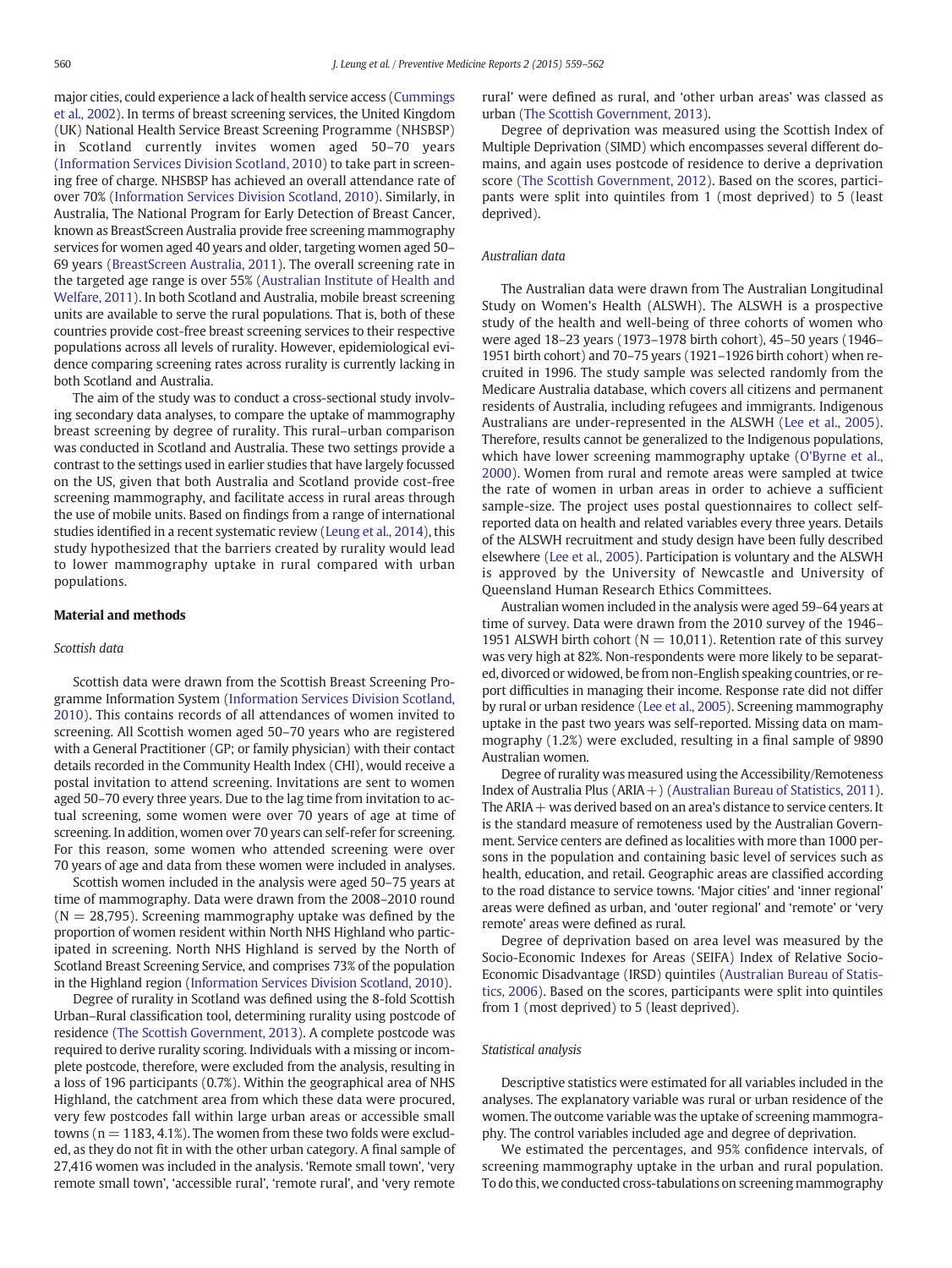uptake by area of residence. Two separate analyses were conducted using the Scottish and Australian data.

Binary logistic regression analyses were conducted to estimate the odds of screening mammography uptake in women residing in rural areas, compared to the odds of screening in women residing in urban areas. Unadjusted odds were estimated, with separate analyses conducted using the Scottish and Australian data. Then, the logistic regression analyses were repeated, with adjusted odds estimated controlling for age and deprivation. Analyses were conducted using SPSS Version 21.

# Results

Descriptive statistics of the Scottish and Australian sample are presented in Table 1. Overall levels of screening mammography uptake were very positive. Percentages of women who have conducted a screening mammogram were 75% in Scotland and 83% in Australia. The Scottish sample included 21% of women residing in urban areas and 79% of women residing in rural areas. This proportion is in accordance with the population distribution, with the Scottish data sourced from NHS Highland. The Australian sample included 78% of women residing in urban areas and 22% residing in rural areas. The mean age was 59.57 (SD = 5.98) and 61.53 (SD = 1.46) in the Scottish and Australian women, respectively. Although there was not a large age difference between the Scottish and Australian datasets, we included age as a control variable in the adjusted analyses to strengthen the robustness of results. A spread of degree of deprivation levels was observed across the sample. This was also included as a control variable to estimate the effects of rural location on screening, independent of potential deprivation effects.

The percentages of screening mammography uptake are presented in Fig. 1. Percentages of uptake were  $74\%$  (95% CI =  $72\%$ –75%) in urban Scotland, compared to 76% (95% CI  $= 75% - 76%$ ) in rural Scotland. Screening uptake was observed to be slightly higher in the rural population compared to the urban population. A consistent trend was observed in Australian women. Percentages of uptake were 83% (95%  $CI = 82\% - 84\%)$  in urban Australia, compared to 84% (95%  $CI = 83\% -$ 86%) in rural Australia.

Logistic regression results estimating the odds of screening in rural, compared to urban, women are presented in Table 2. Contrary to our hypothesis, residing in rural areas was not associated with lower odds of screening. Unadjusted results showed that the odds of screening mammography were not lower in the rural Scottish ( $OR = 1.11$  [95%  $CI = 1.04 - 1.19$ ] or Australian ( $OR = 1.10$  [95%  $CI = 0.96 - 1.25$ ]) populations, compared to their corresponding urban populations. After adjusting for age and deprivation, the odds of screening mammography uptake were slightly higher in the rural areas, in both Scotland ( $OR =$ 

# Table 1

Descriptive statistics of the Scottish and Australian women.

|                          | Scotland     |      | Australia    |      |
|--------------------------|--------------|------|--------------|------|
|                          | n            | %    | n            | %    |
| Total                    | 27.416       | 100% | 9860         | 100% |
| Age                      |              |      |              |      |
| Mean (SD)                | 59.57 (5.98) |      | 61.53 (1.46) |      |
| Degree of deprivation    |              |      |              |      |
| 1 (most deprived)        | 1809         | 7%   | 2071         | 21%  |
| 2                        | 6470         | 24%  | 2564         | 26%  |
| 3                        | 9376         | 34%  | 3845         | 39%  |
| $\overline{4}$           | 7293         | 27%  | 1873         | 19%  |
| 5 (least deprived)       | 2467         | 9%   | 493          | 5%   |
| Urban or rural residence |              |      |              |      |
| Urban                    | 5645         | 21%  | 7691         | 78%  |
| Rural                    | 21.771       | 79%  | 2169         | 22%  |
| Mammography              |              |      |              |      |
| Yes                      | 20.586       | 75%  | 8210         | 83%  |
| No                       | 6830         | 25%  | 1650         | 17%  |



Fig. 1. Percentages of screening mammography uptake in urban and rural areas, in Scotland and Australia.

1.17, 95% CI = 1.06-1.29) and Australia (OR = 1.15, 95% CI = 1.01-1.31).

## Discussion

This study examined screening mammography uptake between women residing in rural and urban areas based on large retrospective datasets from Australian and Scottish populations. Evidence indicated no rural disadvantage in screening mammography uptake. In fact, contrary to the hypothesis, in both Scotland and Australia, the rate of screening mammography uptake was slightly higher in the rural populations than in the urban populations. The odds of screening in the rural populations compared to the urban population, between the Scottish and Australian analyses were similar. These findings are of interest, given the differences in data types and data collection methods, and despite the different nature of rurality in the two countries. The consistency of results emphasizes that rural residence is not necessarily an obstacle to engagement with screening services.

Our findings are notable given their contrast with findings of a systematic review on rural and urban differences in mammography uptake from 24 observational studies [\(Leung et al., 2014\)](#page-3-0). The systematic review found that in most of the existing literature (generally drawn from studies in the US; 20 out of 28 studies), lower uptake rates were observed in the rural population compared to the urban population. In the US, recent data showed breast screening rates reached over 90% in certain populations [\(Alford et al., 2015\)](#page-3-0). However, recent data also showed that women who resided in rural areas were less likely to have repeat visits to mammography breast screening [\(Drake et al., 2015\)](#page-3-0). Several possible reasons are to explain why the current findings contrast with existing evidence. In the US, not all women are eligible for cost-free screening mammography [\(Centers for Disease Control and Prevention, 2014\)](#page-3-0). The health care systems in Scotland and Australia are different from those in the US. In both Scotland and Australia, breast screening services are available costfree to all women in the screening age group [\(BreastScreen Australia,](#page-3-0)

## Table 2

Logistic regression results showing odds ratios of screening mammography uptake in rural population compared to urban populations.

|                       | Scotland ( $N = 27,416$ ) |                 |           | Australia ( $N = 9890$ ) |  |
|-----------------------|---------------------------|-----------------|-----------|--------------------------|--|
|                       | 0 <sub>R</sub>            | (95% CI)        | <b>OR</b> | (95% CI)                 |  |
| Unadjusted            |                           |                 |           |                          |  |
| Urban (reference)     | 1.00                      |                 | 1.00      |                          |  |
| Rural                 | 1.11                      | $(1.04 - 1.19)$ | 1.10      | $(0.96 - 1.25)$          |  |
| Adjusted <sup>a</sup> |                           |                 |           |                          |  |
| Urban (reference)     | 1.00                      |                 | 1.00      |                          |  |
| Rural                 | 1.17                      | $(1.06 - 1.29)$ | 1.15      | $(1.01 - 1.31)$          |  |

<sup>a</sup> Adjusted for age and degree of deprivation.